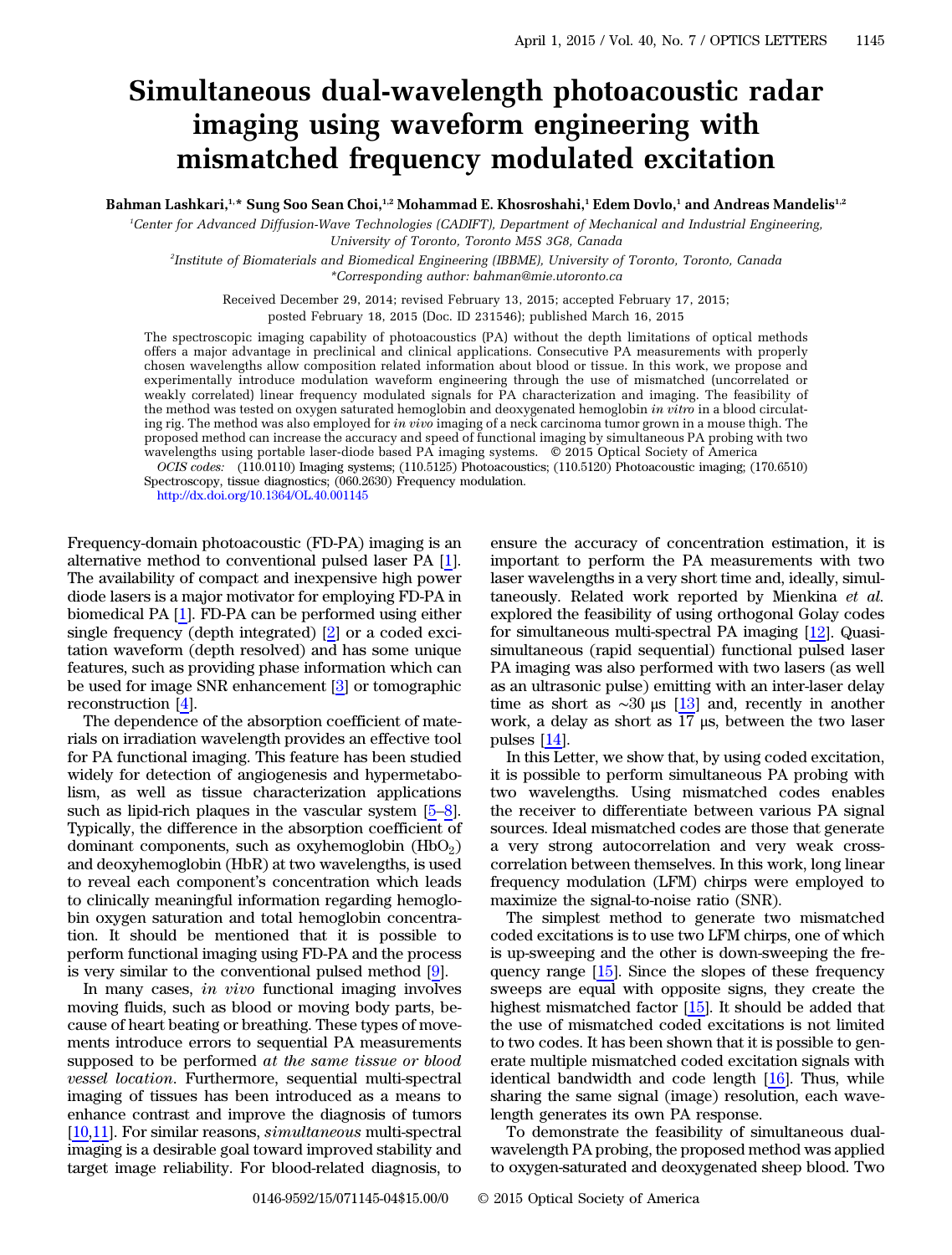CW lasers were employed: an 805 nm diode laser (Laser Light Solutions, New Jersey, USA) and a 680 nm diode (LDX Optronics Inc., Maryville, Tennessee, USA). The 680 nm diode laser was modulated by a high-frequency driver VFM5-25 (MESSTEC, Germany), and the 805 nm diode laser was equipped with its own driver. A dualchannel arbitrary waveform generator (33500B, Agilent Technologies, Inc., Loveland, Colorado, USA) was used to control the drivers. The experiment was performed on a blood circulating rig. A peristaltic pump (Heidolph Instruments GmbH & Co., Germany) was used to circulate heparinized sheep blood (Caderlane Labs, Burlington, Ontario, Canada) continuously from a sealed blood bag to a convertible flow cell (CFCAS0004, IBI Scientific, Peosta, Iowa, USA) and back to the blood bag through plastic tubing (Fig. [1](#page-1-0)). The output fibers of the two diode lasers were connected to two identical 0.8 mm collimators (F230SMA-B, Thorlabs, New Jersey, USA) which were directed toward the same point on the surface of the measurement unit. The area of the 805 nm laser beam was adjusted with a lens to cover approximately the same area on the surface as the 680 nm laser beam (∼15 mm diameter). A focused ultrasonic transducer with 1 MHz center frequency V314 (Olympus NDT Inc., Panametrics, USA) was placed in front of the measurement cell at its focal distance, 1.9 in. The output signal of the transducer was amplified 40 dB (preamplifier 5676, Panametrics, Olympus, USA) before being digitized by a data acquisition card. Signal acquisition and synchronization were performed through a National Instruments system.

First, the blood was exposed to ambient air to become fully oxygen saturated. The laser powers were set to 900 mW (680 nm) and 600 mW (805 nm). The driver of the 680 nm laser was set to an up-sweeping chirp from 300 kHz to 1.3 MHz, and the 805 nm laser was set to down-sweeping the same frequency range. The chirp duration was set to 1 ms and the received signals were averaged over 50 measurements. Thus, the total exposure time for each measurement was 50 ms. The rationale for choosing the specific chirp bandwidth is discussed elsewhere [[17\]](#page-3-14). Both channels of the waveform generator were synchronized with an external trigger generated by the National Instruments system. The PA measurement was subsequently performed three times, once with each laser and the third time with both lasers operating simultaneously. Figures  $2(a)-2(c)$  $2(a)-2(c)$  $2(a)-2(c)$  show the envelope crosscorrelation signals of three measurements: (a) 680 nm irradiation only, (b) 805 nm irradiation only, and (c) both lasers emitting together. A comparison between the peak values in the dual-waveform case with each individual



<span id="page-1-1"></span>

Fig. 2. FD-PA cross-correlation (CC) signals from oxygen saturated blood with irradiation of (a) 680 nm, (b) 805 nm, and (c) both wavelengths. Also shown are cross-correlation signals from deoxygenated blood with irradiation at (d) 680 nm, (e) 805 nm, and (f) both wavelengths. When one laser is off, its corresponding CC in the figure shows the cross-correlation of the associated (up- or down-swept) chirp with the detected signal. These CCs experimentally demonstrate the correlation of the two mismatched chirps.

waveform (when the other laser was off) shows that each signal operates independently of the other signal with minor interaction between them. The variation of peak values in the dual-waveform case compared with the single waveform measurements is −36.8 dB and −43.8 dB minor interaction between them. The variation of peak values in the dual-waveform case compared with the for 805 nm and 680 nm wavelengths, respectively. This variation is smaller than the noise level in each single wavelength measurement. On the other hand, the crosscorrelation of each signal with the other LFM chirp generates a baseline less than  $-22$  dB [Figs.  $2(a)$ ,  $2(b)$ ] wavelength measurement. On the other hand, the crosscorrelation of each signal with the other LFM chirp genshould be noticed that this baseline resulting from the cross-correlation between the two waveforms depends on bandwidth and chirp duration. With these parameters increasing, it is possible to decrease the baseline level. Using the molar extinction coefficients of hemoglobin in the employed wavelengths  $[18]$  $[18]$ , the measured data can readily reveal the hemoglobin oxygen saturation.

<span id="page-1-0"></span>By adding sodium dithionite to the oxygenated hemoglobin, we can increase the level of deoxygenation in the blood  $[19]$  $[19]$ . We added about 0.4 g of sodium dithionite powder (Sigma-Aldrich, St. Louis, Missouri, USA) to 150 ml of the blood in the container which is enough to completely deoxygenate the blood [[19\]](#page-3-16). After 20 min of blood circulation through the tube loop, we repeated the experiments. The laser power, chirp duration, and number of data acquired for averaging were the same as above. The envelope cross-correlation signals are shown in Figs.  $2(d)-2(f)$  $2(d)-2(f)$  $2(d)-2(f)$  for 680, 805 nm, and simultaneous Fig. 1. Blood circulation rig and PA measurement setup. operation of both lasers, respectively. The variation of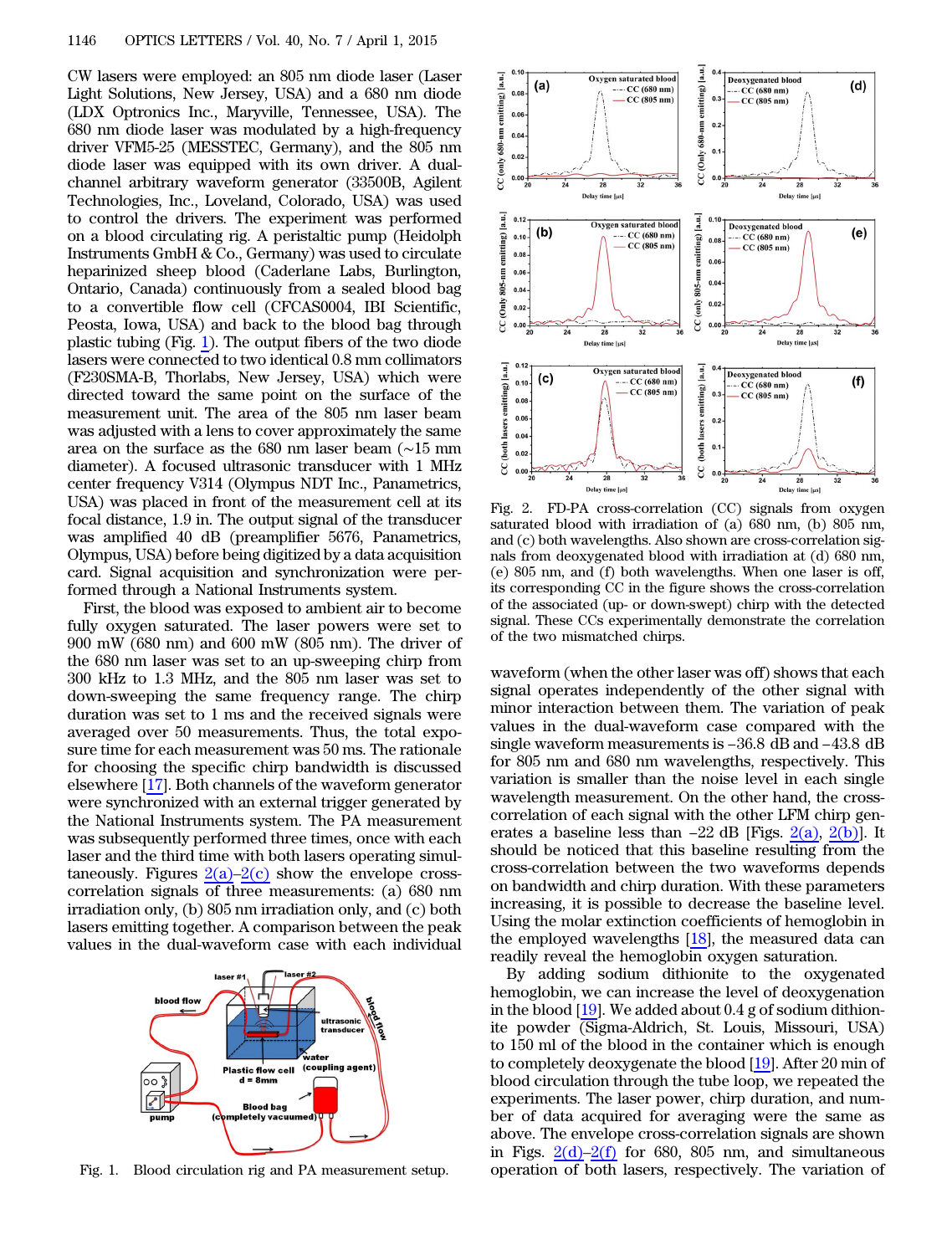peak values in the simultaneous and single wavelength meak values in the simultaneous and single wavelength<br>measurements is −24.6 dB and −28.2 dB for 805 nm and 680 nm operation, respectively. The baselines resulting from cross-correlation with the other chirp are seen measurements is  $-24.6$  dB and  $-28.2$  dB for 805 nm and 680 nm operation, respectively. The baselines resulting from cross-correlation with the other chirp are seen in Figs.  $2(d)$  and  $2(e)$  and are  $-28.7$  dB and  $-27.4$ spectively. These small variations confirm that the simultaneously transmitted mismatched codes generated independent responses that were accurately measured.

<span id="page-2-0"></span>The percentage of  $HbO<sub>2</sub>$  (oxyhemoglobin) and  $HbR$ (deoxyhemoglobin) can be obtained from the results presented in Fig. [2.](#page-1-1) The absorption coefficient in each case can be assumed to be [\[5](#page-3-4)]

$$
\mu_a(\lambda_i) = \varepsilon_{\text{HbR}}(\lambda_i)[\text{HbR}] + \varepsilon_{\text{HbO}_2}(\lambda_i)[\text{HbO}_2],\tag{1}
$$

where  $\varepsilon$  is the molar extinction coefficient of the corresponding component, and [...] denotes the molar concentration of the component. A key physiological parameter is the blood oxygen saturation  $(SO<sub>2</sub>)$  which is the percentage of  $[HbO<sub>2</sub>]$  in the total hemoglobin concentration  $(HbR] + [HbO<sub>2</sub>][5]$  $(HbR] + [HbO<sub>2</sub>][5]$  $(HbR] + [HbO<sub>2</sub>][5]$ . It is well known that the PA pressure signal is proportional to the Grüneisen parameter  $(Γ)$ , the laser light fluence  $(\Phi)$ , and the absorption coefficient [\[5](#page-3-4),[9\]](#page-3-6). Therefore, the FD-PA signal should be normalized with the laser intensity in each case. In Eq.  $(1)$  $(1)$ , the absorption coefficient in each case is proportional to the PA peak divided by the laser intensity. Table [1](#page-2-1) shows concentration estimations obtained by substituting the sheep hemoglobin extinction coefficients [[18\]](#page-3-15).

In the oxygen saturated case, a blood gas analyzer (CCA\_TS, OPTI Medical System, Inc, Roswell, Georgia, USA) was used to measure hemoglobin concentrations independently, and gave the sheep oxyhemoglobin value  $sO<sub>2</sub> = 99.5%$ , which means a 6.5% error in the estimates shown in Table [1](#page-2-1). In another case, the oxyhemoglobin percentage was less than 60%, a value outside the gas analyzer range. Errors in the foregoing FD-PA blood characterization could have been caused by the following: (1) approximate laser power measurements; (2) noise in the FD-PA measurements even with one wavelength, which may have caused some errors in the estimation of the FD-PA peaks; and (3) the reported values for hemoglobin extinction coefficients may be inaccurate by factors dependent on animal breed, age, gender, and biology.

In another experiment aiming at extending the proof of the validity of the line scan results of Fig. [2](#page-1-1) to full multi-wavelength PA images, dual-wavelength PA probing was applied for in vivo imaging of a cancerous tumor in a mouse thigh. A nude mouse was purchased from Charles River Laboratories Inc. (Massachusetts, USA). Cultured FaDu cells (human hypopharyngeal head-andneck squamous cell carcinoma) were injected 21 days prior to the experiment in the right thigh of the mouse.

<span id="page-2-1"></span>Table 1. Estimated Oxy- and Deoxy-Hemoglobin Levels

|                                                            | Sheep Hemoglobin [18]      |           |
|------------------------------------------------------------|----------------------------|-----------|
| <b>Hemoglobin Situation</b>                                | $SO2$ (HbO <sub>2</sub> %) | $HbR$ %   |
| Oxygen saturated, Fig. $2(c)$<br>Deoxygenated, Fig. $2(f)$ | 93%<br>22%                 | 7%<br>78% |

This experiment was performed under the guidelines of animal protocol 20010465 approved by the Division of Comparative Medicine (DCM) of the Faculty of Medicine at the University of Toronto. Animal handling was performed according to the guidelines for care and use in the laboratory. The animal was anesthetized using isoflurane gas, and full anesthesia was maintained throughout the experiment by administrating 1.4 L/min oxygen and 1 L/min isoflurane.

The PA imaging of the mouse thigh was first performed by an in-house imaging system described elsewhere [\[20](#page-3-17)]. A 64-element phased array ultrasonic transducer SA4 2/24 (Ultrasonix, British Columbia, Canada) was used. The same laser diodes emitting at 680 and 805 nm were employed with respective powers of 1.3 and 3 W and upand down-swept chirps in the 300 kHz–4 MHz frequency range. The chirp duration of 1 ms was employed, and each full-chirp signal was averaged 40 times. The mouse leg and the transducer surface were fully submerged in water for acoustic coupling [Fig.  $3(a)$ ]. PA imaging was first performed using the 805 nm laser alone and then using both wavelengths emitted simultaneously. After PA imaging as the transducer was fixed in the water tank, its interface was detached from the PA imager and was connected to a commercial ultrasound system (Ultrasonix, British Columbia, Canada) to perform

<span id="page-2-2"></span>

Fig. 3. FD-PA imaging of cancerous tumor in a mouse thigh: (a) the mouse leg and transducer are placed inside the water tank and the laser beams emit from the top. (b) Ultrasonic image of the mouse thigh using a commercial ultrasonic system. (c) FD-PA image obtained with the 805 nm laser only. (d) FD-PA image based on the 805 nm laser modulation waveform with both lasers emitting simultaneously. (e) FD-PA image based on the 680 nm waveform with both lasers emitting simultaneously.